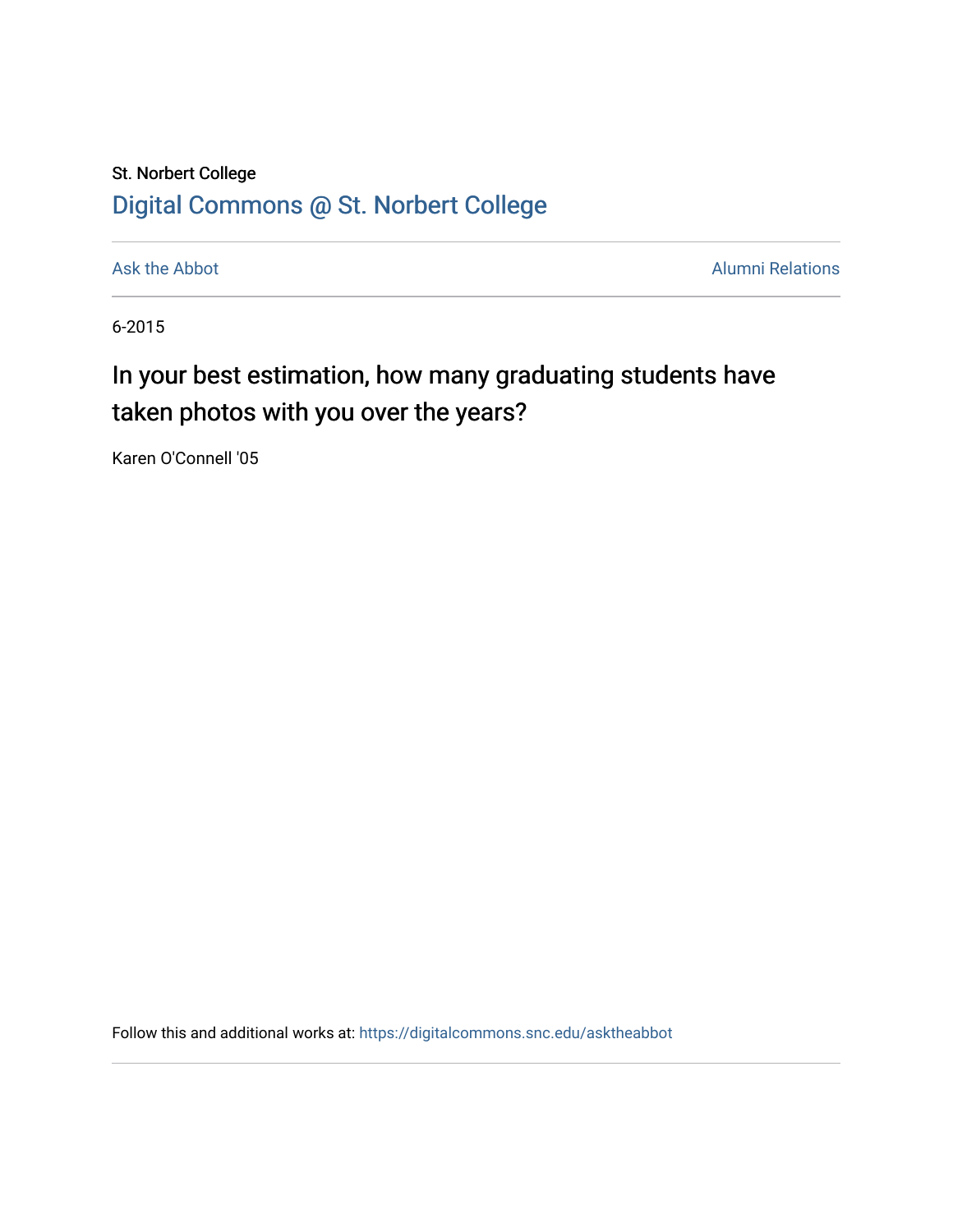

[Academics](https://www.snc.edu/academics) [Admission](https://www.snc.edu/admission) [Campus Life](https://www.snc.edu/campuslife) [Living Norbertine](https://www.snc.edu/livingnorbertine) [Athletics](https://www.snc.edu/athletics) [About](https://www.snc.edu/about)

Q

Giving

to SNC

 $\geq$  [Alumni](https://www.snc.edu/alumni/)  $\geq$  [Ask the Abbot](https://www.snc.edu/alumni/abbot/)  $\geq$  June 2015 合

### [Alumni](https://www.snc.edu/alumni/index.html)

[Events & Reunions](https://www.snc.edu/alumni/event/index.html) [Behind the Arch](https://www.snc.edu/alumni/event/behindthearch/) [Benefits and Services](https://www.snc.edu/alumni/benefits.html) [Get Involved](https://www.snc.edu/alumni/getinvolved.html) [Give to SNC](http://giving.snc.edu/) [Alumni Awards](https://www.snc.edu/alumni/awards/index.html) [Knight Lights](https://www.snc.edu/alumni/knightlights/index.html) [Alumni-Owned](https://www.snc.edu/alumni/directory/index.html) [Businesses Network](https://www.snc.edu/alumni/directory/index.html) [Alumni Board](https://www.snc.edu/alumni/alumniboard.html) [Student Alumni](https://www.snc.edu/alumni/saa.html) [Ambassadors](https://www.snc.edu/alumni/saa.html) [Staff](https://www.snc.edu/alumni/contactus.html)

# June 2015 Question:

Dear Abbot Pennings,

In your best estimation, how many graduating students have taken photos with you over the years?

Karen O'Connell '05

#### Answer:

My dear Karen,

What a delightful question to ponder! Dear me, when I consider the many fine graduates who have so graciously allowed me to assist in commemorating their St. Norbert College experience, I hardly dare venture a guess at their numbers. Nevertheless, it would be churlish to give your question less than my best effort.

Allow me to begin with a history lesson. (Rest assured, arithmetic shall follow!) My statue was dedicated on June 17, 1964. Originally, it found its home outside the Abbot Pennings Hall of Fine Arts. It was here that I resided for many years, keeping careful watch on students and their activities. With the completion of the Mulva Library in the year 2009, I found a new place to call home inside of the building's entrance. Thank goodness … those Wisconsin winters were certainly wearing on my polished appearance!

Now, I believe I promised you an arithmetic lesson! Since my statue's dedication, 19,787 St. Norbert College students have graduated. That in itself is an extraordinary number, to be sure.



#### Ask The Abbot

As the founder of St. Norbert College, and having a prime seat in the center of campus throughout the years, I, Abbot Bernard Pennings, hold the answers to many of your burning questions about the college. [Submit Your Question](https://www.snc.edu/alumni/abbot/index.html)